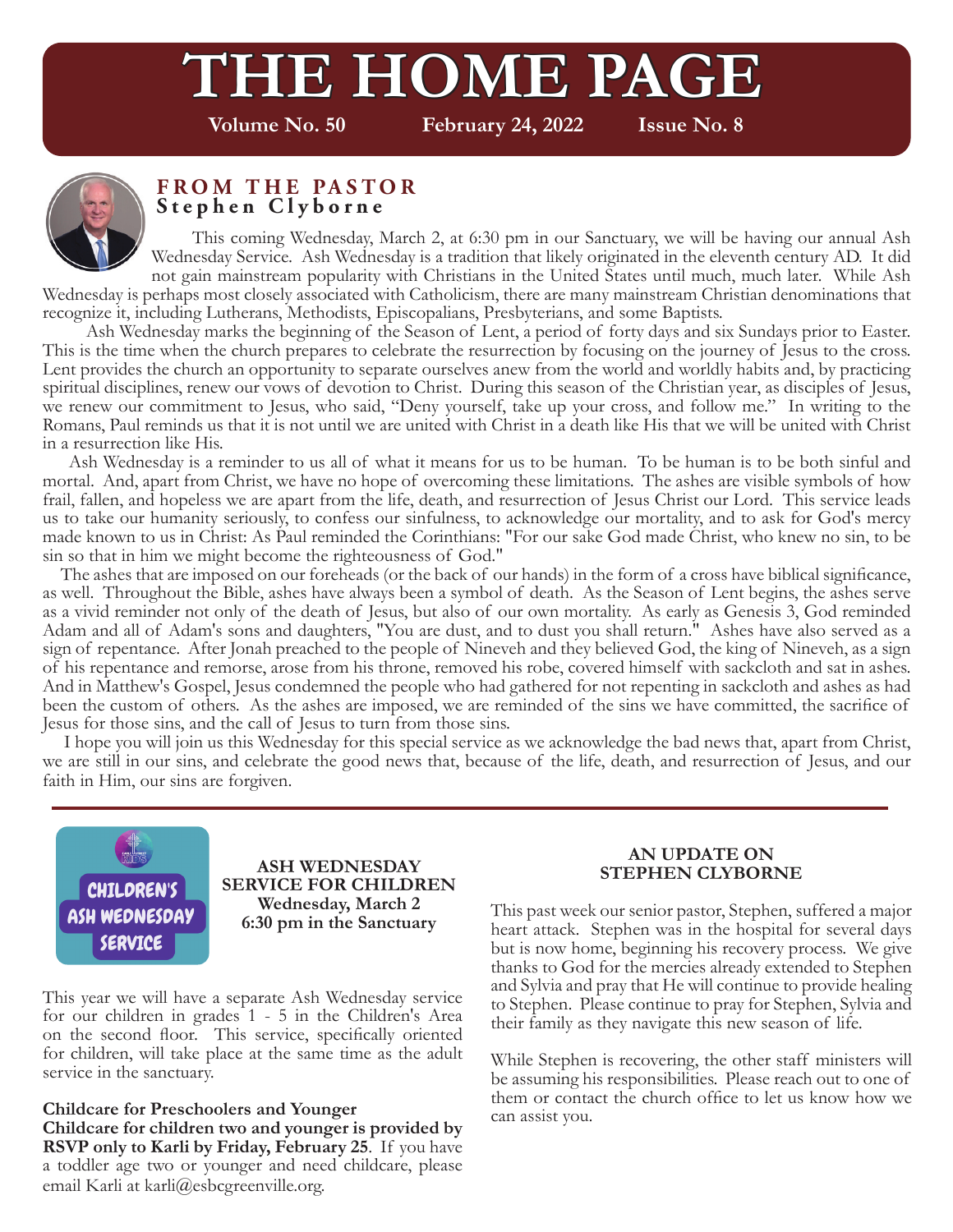### JOIN US IN WORSHIP

**Sunday, February 27 10:30 am in the Sanctuary** *Transfiguration Sunday*

**Anthem:** *Ancient Words* by the Sanctuary Choir

**Scripture:** Luke 9:28-36

**Sermon Series:** A KINGDOM FOR ALL: Scenes from Luke's Gospel

**Sermon:** "If You Have Nothing to Say, Say It" written by Stephen Clyborne, delivered by Janice Hinnant

### RECENTLY HOSPITALIZED

Stephen Clyborne Sandra Davis

Benny Lemmons Dwight Odom

### CHRISTIAN SYMPATHY

**Mark and Carol Leaphart, Gee-gee Camarda and Jimmy Mann** on the recent death of Carol's father and Gee-gee and Jimmy's uncle, Thomas Mann, Sr.

### ATTENDANCE REPORT

#### **Week of February 20, 2022**

#### **Sunday School Attendance**  On-Campus................................................................. ...........179 Virtual ....................................................................................... 21 Total......................................................................................... 200 **Worship Attendance**  On-Campus................................................................. ...........246 Virtual .................................................................No Livestream Total......................................................................................... 246

### BUDGET REPORT

#### **Report for Sunday, February 20, 2022**

## DEACON OF THE WEEK



**Vicki Merck is our deacon of the week.** Vicki was baptized at Earle Street Baptist in 1968 and in 1983 married another long-time member Keith Merck at ESBC. Vicki has worked at WLOS & MY40 TV for 17 years and prior to that at Fox Carolina for 21 years. Vicki is

a graduate of Anderson College. In addition to her new role as a deacon, she serves on the Personnel Committee and as Church Clerk. She is a member of the Sojourners Sunday School class.

### MARCH BIRTHDAYS

- 1 Eddy Leo, Virginia Wyatt, Spencer Simmons, Bunky Wood, Kelsea Burton
- 2 Linda Slaton
- 3 Michael Walker, Caroline Major
- 4 Jeanne Aiken, Tim Saunders, Doris Shellhorse, Amanda Cushman, Wren Woods
- 5 Don Moore
- 6 Karen Sunday
- 7 Chuck Adams, Anne Wyatt, Owen Wilkinson, Debra Hipp
- 8 Hampton Lewis
- 9 Austin Wilson
- 10 Susan Candee, Julia Broome, Allen Smith
- 11 Stuart Frontroth, Ross Harrison, Sophia Masters, Hank Johnson, Martha Newton
- 12 Charles Alford, Kohlie Aiken, Jo Ann Boehm
- 14 Paula Cook, Fred Borth
- 15 Gee-Gee Camarda, Brent Rodgers, Calder Standridge
- 16 Gwyn Tankersley, Cooper Tankersley, Emma Young, Carole Ward, Austin Ward, Fields Patterson
- 17 Mary Payne, Carolyn Vaughan, Luke Bomar
- 18 Hannah Wassynger, Sara Dorsett, Carter Jay, Noah Garrett
- 19 Bill Hueble, Reese Young, Becky Bridges
- 20 Phil Hovis, Ansley Duncan, Kathy Batson
- 21 David Wyatt, Eddie Andrews, Olivia Martin
- 22 David Buchanan, Mickey Smith, Dennis Peace, Mary Alexander, Jane Callaham
- 24 Martin Hursey, Jim McNeely, Kelly Pleasant, Betty Hightower, Aaron Dorsett, Rick Conte, Alver Maheras, Olivia Salazar
- 25 Jennifer DeMaria, Rick Sizemore, Janie Wassynger, Isabella Smith, Jean Dill, Trish Douglass, Ryder Cushman
- 26 Harriett Vinson, Jay Wilklow, Stephanie Day
- 27 Perrin Keene, Braelyn Wilson, Andrew Love
- 28 Austin Kistler, Jack Tankersley, Andy Clark, Henry Shellhorse
- 29 Anna Claire Watson
- 30 Amy Martin, Jason Marchbanks, Kathy Gerwig, Pat Dietz
- 31 Steve Rice, Mack Mussman, Steve Davis